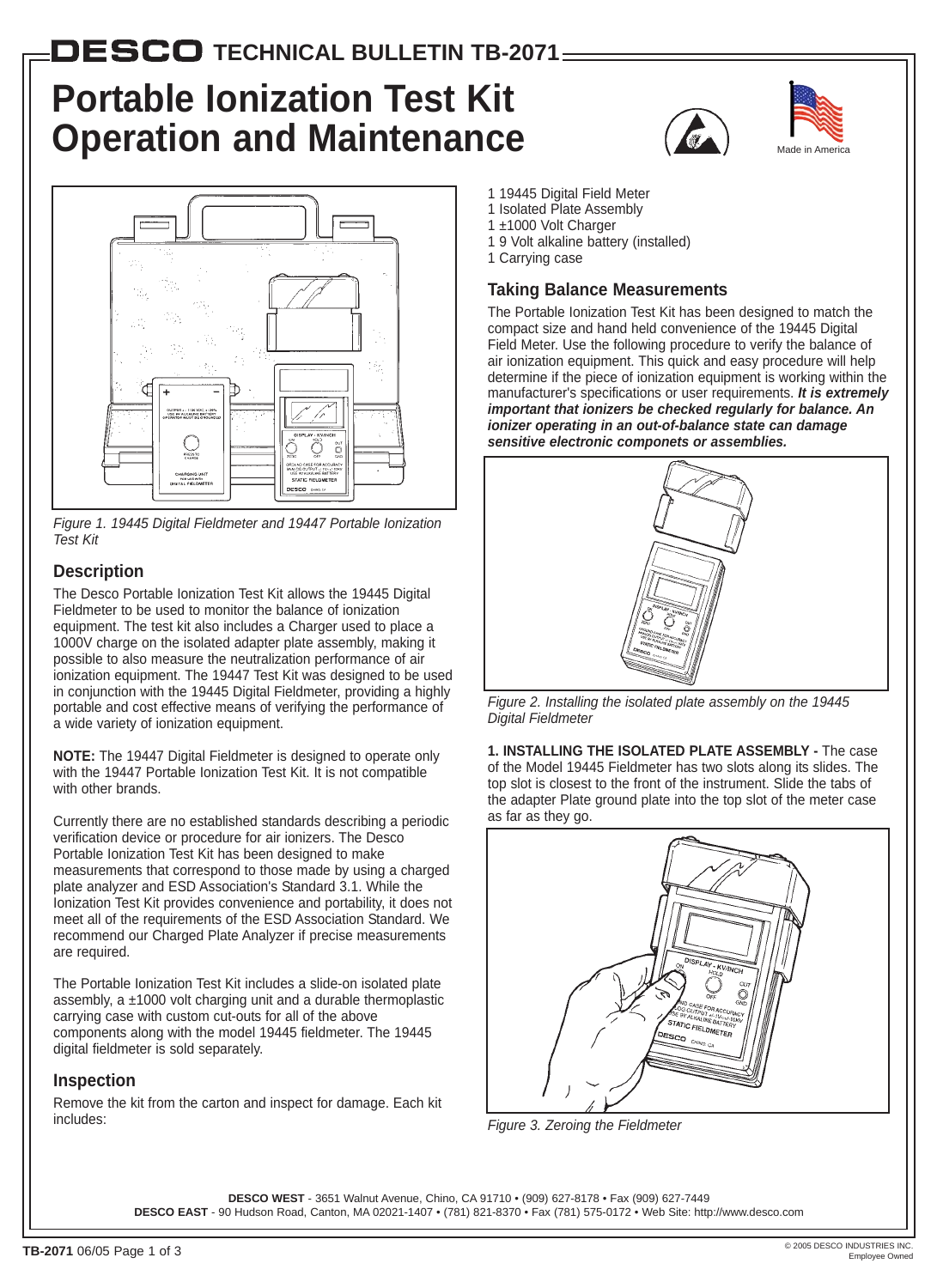**2. ZERO THE INSTRUMENT -** Make connection between the Adapter Plate and the meter case either through your finger or a test lead. Face the Fieldmeter away from charged objects and press the ON/ZERO button. Hold until the display reads zero. The instrument may also be zeroed by pointing it toward a known grounded surface (such as the palm of the opposite hand) and depressing the ON/ZERO button. Although you must be careful not to contact the recessed sensor plate, the amount of spacing between the instrument and the target is not critical when zeroing the instrument. *NOTE: The 19445 has a conductive case that provides a ground reference for the measuring circuit. For accurate measurements it is necessary that the person holding the meter be properly grounded.*

**AUTO SHUTDOWN TIMER** During normal operation (not during ZERO) a blinking decimal point indicates the AUTO SHUTDOWN TIMER is enabled. If the AUTO SHUTDOWN TIMER is disabled the decimal point will be on continuously.

Holding down the ZERO button, while unit is ON, for less than 3 seconds resets the AUTO SHUTDOWN TIMER (if enabled). The AUTO SHUTDOWN TIMER is enabled or disabled by turning on the unit and keeping the ON/ZERO button pressed then toggling the HOLD/OFF button. Enable/disable of the AUTO SHUTDOWN TIMER is indicated by the decimal point: DP on = timer on, DP  $of f = time of.$ 

AUTO SHUTDOWN TIMER state is maintained during power off. AUTO SHUTDOWN TIMER can be continually toggled as long as the ON/ZERO button remains pressed, up to 20 seconds, after which the unit will turn off. A blinking decimal point indicates the AUTO SHUTDOWN TIMER is active. During the last minute before power off ALL annunicators will blink at a fast rate. Pressing any button will reset the timer. Timeout is nominally 15 minutes.



*Figure 4. Taking a balance measurement.*

**3. TAKE A MEASUREMENT -** Locate the meter in an ionized environment at the appropriate distance from the device under test. The static field displayed is the actual balance of the ionizer or voltage offset. NOTE: When testing pulsed ionizer systems, the voltage displayed is constantly changing. *This pulse rate may be faster than the display update rate of the fieldmeter, therefore the displayed voltage is an average of the actual voltage. The output of the fieldmeter is useful in this situation for more accurate measurements.*

## **Taking Discharge Measurements**

In order to verify that an ionizer is operating properly it is also important that its ability to neutralize or discharge static electricity is measured. The following procedure will measure an ionizer's discharge time.

**1. OPERATING THE CHARGING UNIT -** The Model 19447 has a momentary push-button that turns on the power to the unit. Holding the button down supplies power to the output terminals.

**2. OUTPUT CONTACTS -** Two output contacts are provided. They are connected to an internal power source. When one contact is connected to ground the other contact will provide a charge of the indicated polarity. The charger is designed so that an operator can press the power button and touch an output contact, simultaneously with the fingers of the same hand.



*Figure 5. Charging unit controls.*

**3. POLARITY SELECTION -** The terminals are labeled (+) and (-). To provide a POSITIVE voltage output, connect the negative (-) terminal to ground. Press and hold the power switch. To provide a NEGATIVE voltage output, connect the positive (+) terminal to ground. Press and hold the power switch.

**4. GROUNDING -** *IMPORTANT!* For the charging unit to work correctly, the operator or the fieldmeter must be properly grounded. A ground path between an output contact must exist.

**5. IONIZER DISCHARGE TIME MEASUREMENTS -** Locate the 19445 and the Adapter Plate in the appropriate location for measurements.

#### **6. POSITIVE DISCHARGE MEASUREMENT -** For positive discharge measurement, touch the negative

(-) terminal of the charger while pressing the charging button on the charger. Momentarily touch the positive terminal to the adapter plate. The 19445 reads approximately +1.10kV. By using a stop watch or other timing device, determine the time needed for the voltages to decrease from +1.10kV to +.01kV. This is the positive discharge time.

**7. NEGATIVE DISCHARGE MEASUREMENTS -** For negative discharge measurements, touch the (+) output terminal while pressing the charging button on the charger. Momentarily touch the negative terminal to the adapter plate. Follow the instructions for the positive discharge measurement above.

**DESCO WEST** - 3651 Walnut Avenue, Chino, CA 91710 • (909) 627-8178 • Fax (909) 627-7449

**DESCO EAST** - 90 Hudson Road, Canton, MA 02021-1407 • (781) 821-8370 • Fax (781) 575-0172 • Web Site: http://www.desco.com